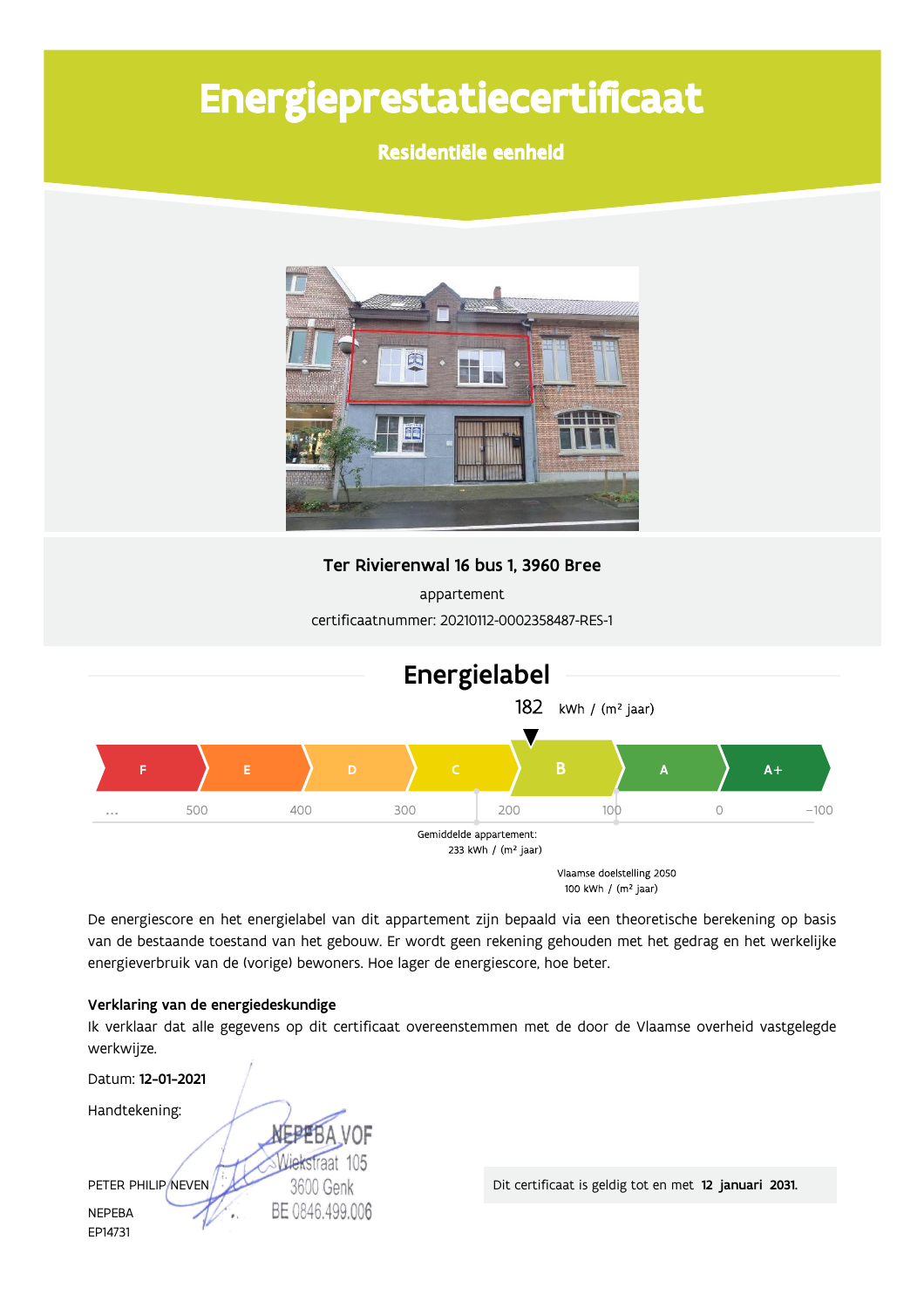Om met uw appartement te voldoen aan de energiedoelstelling, zijn er twee mogelijke pistes:

**OF** 

 $2^{\circ}$ 

#### $(1)$ Inzetten op isolatie en verwarming

U isoleert elk deel van uw appartement tot doelstelling voorziet de én  $\mathsf{u}$ een energie-efficiënte verwarmingsinstallatie (warmtepomp, condenserende ketel. (micro-)WKK. efficiënt warmtenet  $\bigcap_{ }$ decentrale toestellen met een totaal maximaal vermogen van 15 W/m<sup>2</sup>).

#### Energielabel van het appartement

U behaalt een energielabel A voor  $\overline{U}$ appartement(= energiescore van maximaal 100 kWh/(m<sup>2</sup> jaar)). U kiest op welke manier u dat doet: isoleren, efficiënt verwarmen, efficiënt ventileren, zonne-energie, hernieuwbare energie ...



Kans op oververhitting

Niet bekend

Geen zonneboiler of zonnepanelen aanwezig

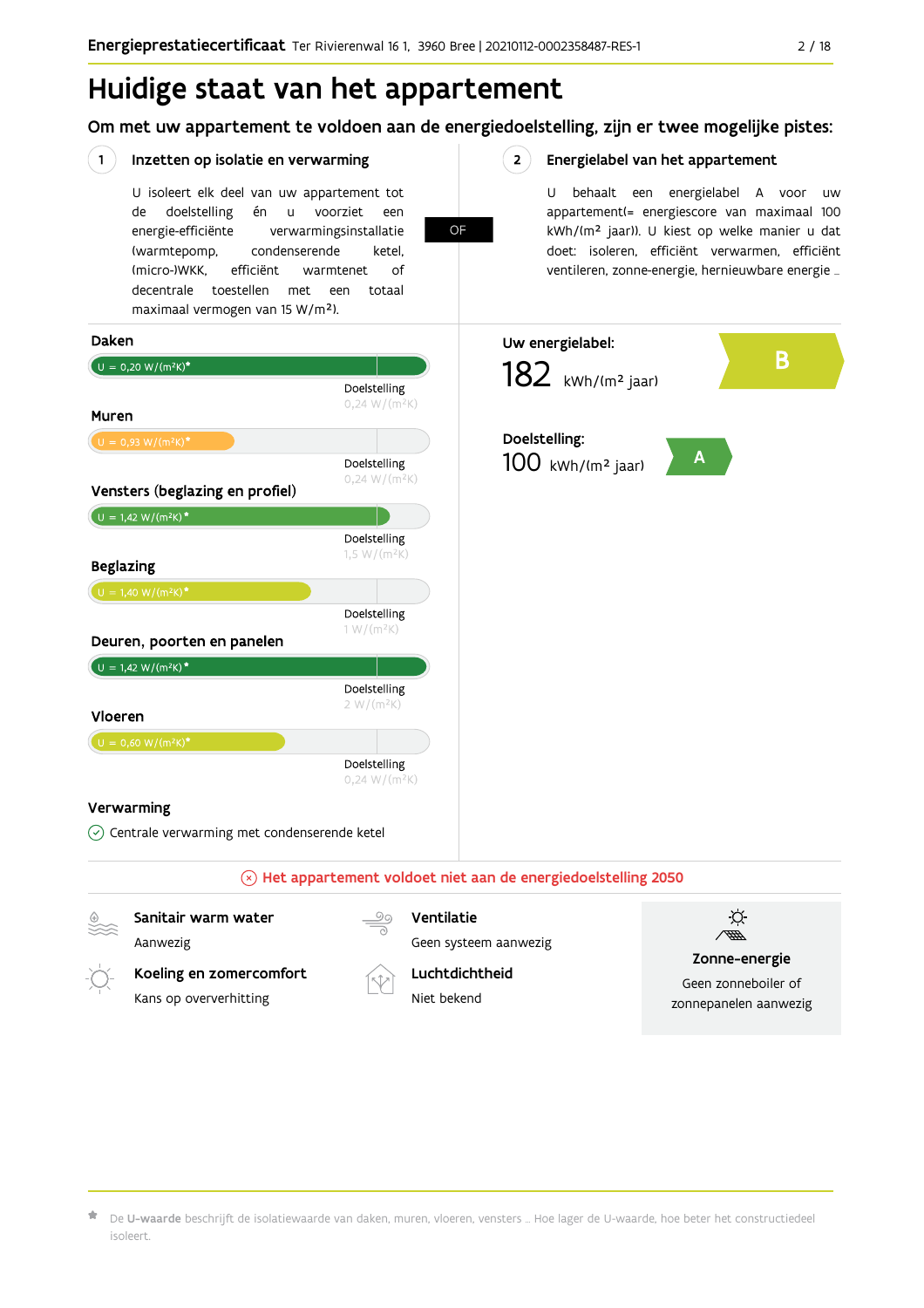## Overzicht aanbevelingen

In deze tabel vindt u aanbevelingen om uw appartement energiezuiniger te maken. De aanbevelingen zijn gebaseerd op piste 1. Kunt u ze niet allemaal uitvoeren, dan helpen ze u ook om via piste 2 de doelstelling te halen. Vraag advies aan een specialist voordat u met de renovatiewerken start.

De volgorde in deze tabel is automatisch bepaald en is niet noodzakelijk de juiste volgorde om aan de slag te gaan. Het is louter een eerste indicatie op basis van de energieprestatie.

|                         | <b>HUIDIGE SITUATIE</b>                                                                                                                                                             | <b>AANBEVELING</b>                                                                                                                                          |
|-------------------------|-------------------------------------------------------------------------------------------------------------------------------------------------------------------------------------|-------------------------------------------------------------------------------------------------------------------------------------------------------------|
|                         | Muren<br>13,1 m <sup>2</sup> van de muren is (vermoedelijk) niet geïsoleerd. Plaats isolatie.                                                                                       |                                                                                                                                                             |
| $\downarrow^{\boxplus}$ | Vloeren<br>8,8 m <sup>2</sup> van de vloer is niet geïsoleerd.                                                                                                                      | Plaats isolatie.                                                                                                                                            |
|                         | Muren<br>24 m <sup>2</sup> van de muren is te weinig geïsoleerd.                                                                                                                    | Plaats bijkomende isolatie.                                                                                                                                 |
|                         | Zonne-energie<br>Er is geen installatie op zonne-energie aanwezig.                                                                                                                  | Onderzoek de mogelijkheid om zonnepanelen of een<br>zonneboiler te plaatsen.                                                                                |
|                         | Vensters<br>13.9 m <sup>2</sup> van de vensters heeft<br>hoogrendementsbeglazing (geplaatst na 2000). Dat is<br>energiezuinig, maar voldoet nog niet aan de<br>energiedoelstelling. | Als u de beglazing vervangt, zorg dan dat deze voldoet<br>aan de energiedoelstelling.                                                                       |
|                         | Vloeren<br>31 m <sup>2</sup> van de vloer isoleert redelijk goed, maar<br>voldoet nog niet aan de energiedoelstelling.                                                              | Overweeg eventueel om bijkomende isolatie te plaatsen.                                                                                                      |
|                         |                                                                                                                                                                                     | • Energetisch helemaal niet in orde • Energetisch niet in orde • Zonne-energie • Energetisch redelijk in orde, maar net niet voldoende voor de doelstelling |

### Energielabel na uitvoering van de aanbevelingen

Als u beslist om uw appartement stapsgewijs te renoveren in de hierboven gesuggereerde volgorde, geeft de onderstaande energieschaal een overzicht van waar uw appartement zich na elke stap zal bevinden op de energieschaal. Verandert u de volgorde, dan verandert ook de impact van elke maatregel. Dat kan hier niet weergegeven worden. Bij de plaatsing van een installatie op zonne-energie zal het energielabel nog verder verbeteren.

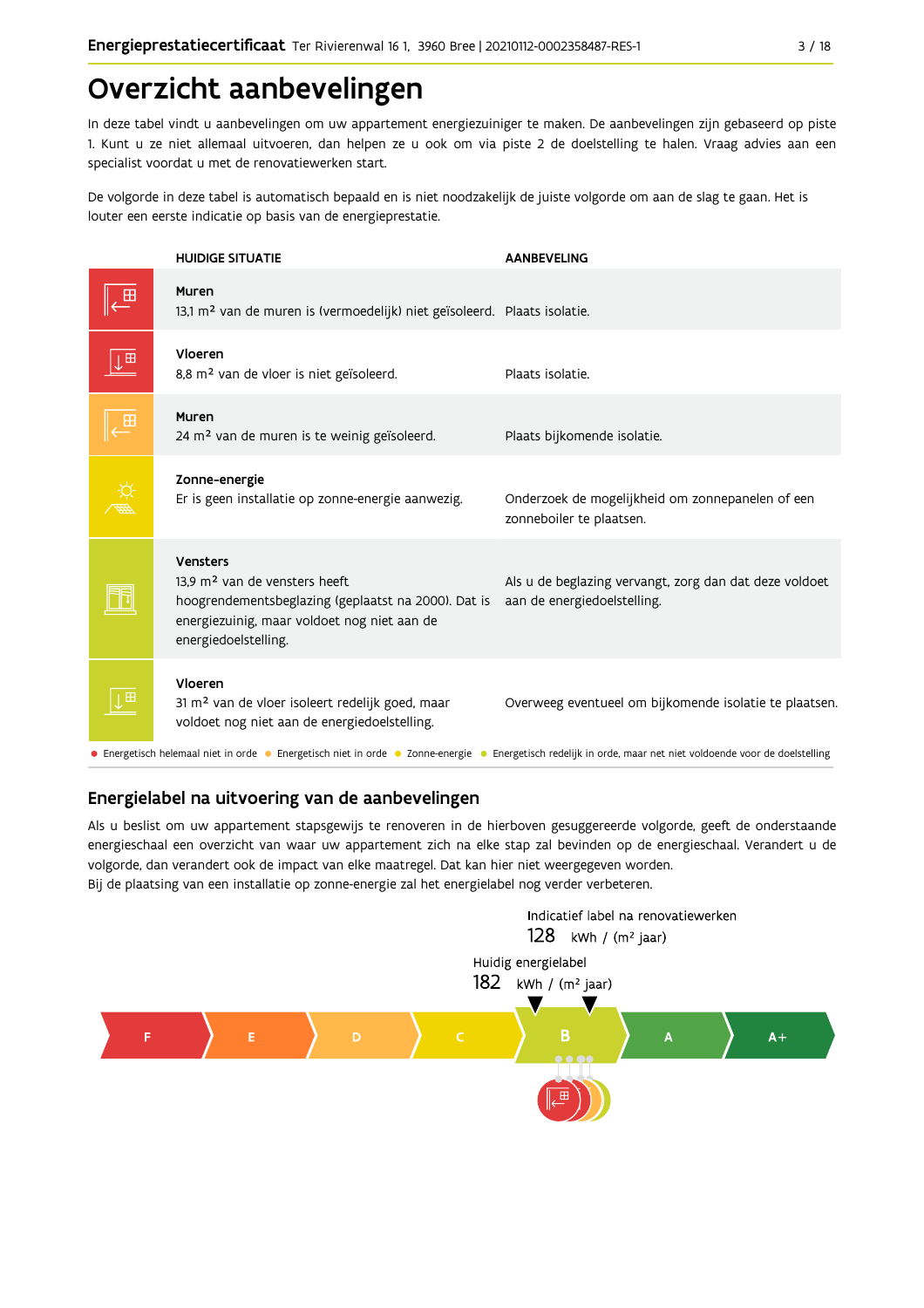### Aandachtspunten

 $\left( \begin{array}{c} 1 \end{array} \right)$ 

Hou rekening met de volgende aspecten als u uw appartement energiezuinig en comfortabeler wilt maken.

Luchtdichtheid: De luchtdichtheid van uw appartement is niet gemeten. Een goede luchtdichtheid is nodig om de warmte niet via spleten en kieren te laten ontsnappen. Let er bij de renovatie op dat de werken luchtdicht uitgevoerd worden. U kunt nadien de luchtdichtheid laten meten om eventueel overblijvende lekken op te sporen en uw energielabel mogelijk nog te verbeteren.

Ventilatie: Uw appartement beschikt mogelijk niet over voldoende ventilatievoorzieningen. Een goede ventilatie is echter noodzakelijk om een gezond binnenklimaat te garanderen. Voorzie bij uw renovatie daarom in een ventilatiesysteem. Om energie te besparen, kunt u het best kiezen voor een systeem met vraagsturing of warmteterugwinning.



Koeling en zomercomfort: Uw appartement heeft kans op oververhitting. Overweeg buitenzonwering om de zon zoveel mogelijk buiten te houden tijdens de zomer. Vermijd de plaatsing van een koelinstallatie, want die verbruikt veel energie.

Sanitair warm water: Uw appartement beschikt niet over een zonneboiler. Overweeg de plaatsing van een zonneboiler of warmtepompboiler. Daarmee kunt u energie besparen.



#### Renovatie gebouw

Bij een gebouw met meerdere (woon)eenheden zal de energetische renovatie vooral betrekking hebben op de gemeenschappelijke delen, zoals de daken, vloeren, buitenmuren en de collectieve installaties. U moet mogelijks samen met de mede-eigenaars beslissen over de renovatie van de gemeenschappelijke delen. Dergelijke renovatie kadert best in een totaalaanpak.

#### Let op!

De aanbevelingen, aandachtspunten en eventuele prijsindicaties op het energieprestatiecertificaat worden standaard gegenereerd op de wijze die de Vlaamse overheid heeft vastgelegd. Laat u bijstaan door een specialist om op basis van de aanbevelingen en aandachtspunten een concreet renovatieplan op te stellen. De energiedeskundige is niet aansprakelijk voor de eventuele schade die ontstaat bij het uitvoeren van de standaard gegenereerde aanbevelingen of aandachtspunten.

#### Meer informatie?

- Voor meer informatie over het energieprestatiecertificaat, gebruiksgedrag, woningkwaliteit ... kunt u terecht op www.energiesparen.be.
- Meer informatie over uw appartement vindt u op uw persoonlijke woningpas. Surf naar woningpas.vlaanderen.be om uw woningpas te bekijken.
- Meer informatie over beter renoveren vindt u op www.energiesparen.be/ikbenoveer.

Gegevens energiedeskundige: PETER PHILIP NEVEN **NFPFBA** WIEKSTRAAT 105, 3600 Genk FP14731

#### **Premies**

Informatie over energiewinsten, subsidies of andere financiële voordelen vindt u op www.energiesparen.be.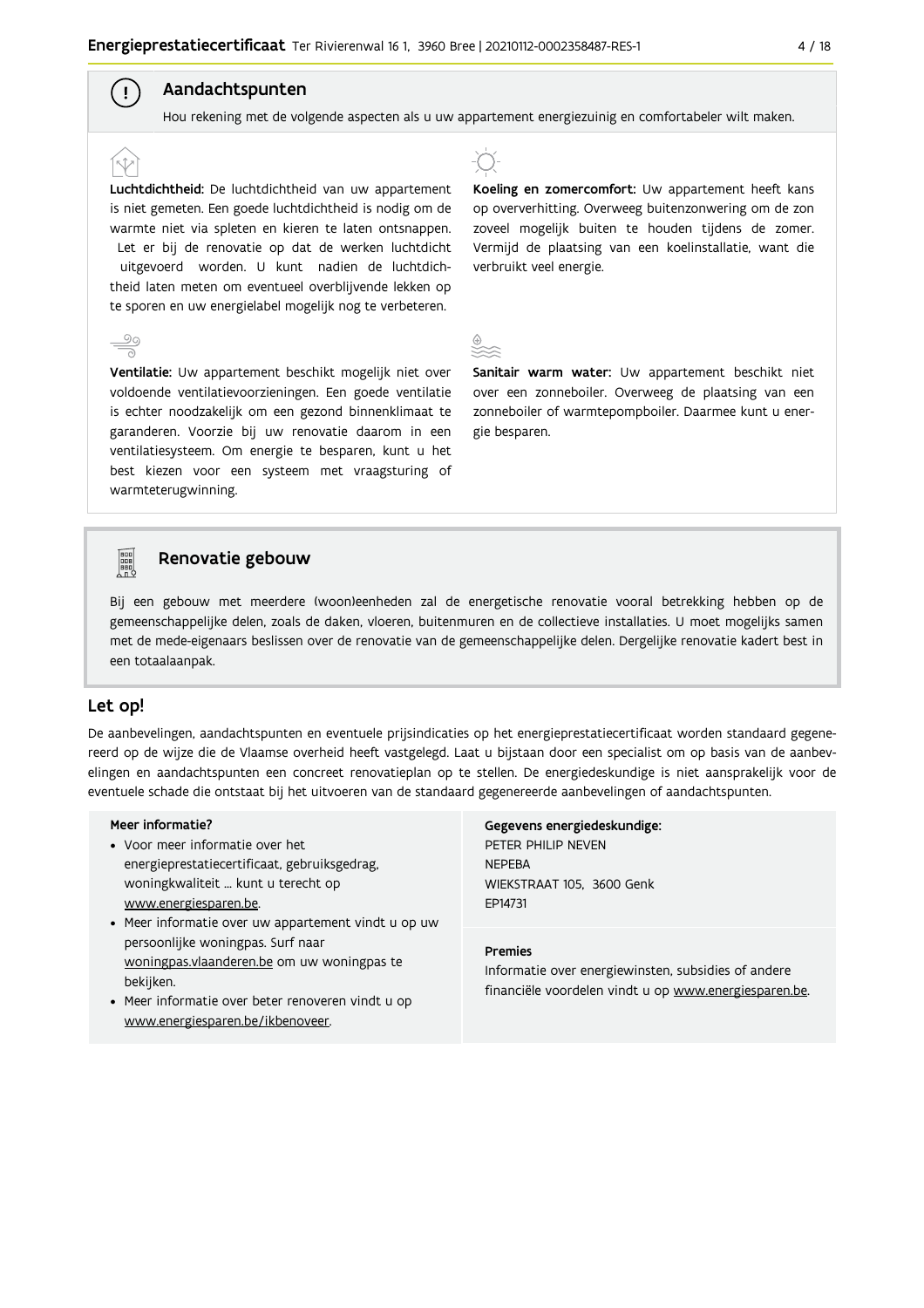## Energieprestatiecertificaat (EPC) in detail

Elk gebouw bestaat uit verschillende onderdelen die met elkaar verbonden zijn. Als u renoveert, kunt u het best al rekening houden met de werken die u later nog gaat uitvoeren.

Dit deel van het energieprestatiecertificaat gaat dieper in op de aanbevelingen van uw appartement. Samen met uw architect of andere vakman kunt u op basis hiervan een renovatieplan opstellen.

#### Inhoudstafel

| Daken                            |     |
|----------------------------------|-----|
| Vensters en deuren               | 8   |
| Muren.                           | 10  |
| Vloeren                          | 13  |
| Ruimteverwarming                 | 15  |
| Installaties voor zonne-energie. | -16 |
| Overige installaties             | 18  |
|                                  |     |

#### 10 goede redenen om nu al te BENOveren

BENOveren is BEter reNOveren dan gebruikelijk is, met hogere ambities op het vlak van energieprestaties, goed gepland en met deskundig advies, zodat ook latere renovatiestappen haalbaar blijven (zie ook www.energiesparen.be/ikbenoveer). Een geBENOveerd appartement biedt veel voordelen:



#### Renoveren of slopen: let op voor asbest!

Asbest is een schadelijke stof die nog regelmatig aanwezig is in gebouwen. In veel gevallen kunnen asbesttoepassingen op een eenvoudige en vooral veilige manier verwijderd worden. Deze werken en eventuele bijhorende kosten zijn niet inbegrepen in het EPC. Voor meer informatie over (het herkennen van) asbest en asbestverwijdering kunt u terecht op www.ovam.be.

#### Hoe wordt het EPC opgemaakt?

De eigenschappen van uw appartement zijn door de energiedeskundige ingevoerd in software die door de Vlaamse overheid is opgelegd. De energiedeskundige mag zich alleen baseren op zijn vaststellingen tijdens het plaatsbezoek en op bewijsstukken die voldoen aan de voorwaarden die de Vlaamse overheid heeft opgelegd. Op basis van de invoergegevens berekent de software het energielabel en genereert automatisch aanbevelingen en eventueel ook prijsindicaties. Bij onbekende invoergegevens gaat de software uit van veronderstellingen, onder meer op basis van het (ver)bouw- of fabricagejaar. Om zeker te zijn van de werkelijke samenstelling van uw muur, dak of vloer kunt u ervoor kiezen om verder (destructief) onderzoek uit te voeren (losschroeven stopcontact, gaatje boren in een voeg, binnenafwerking tijdelijk verwijderen ...).

Voor meer informatie over de werkwijze, de bewijsstukken en de voorwaarden kunt u terecht op www.energiesparen.be.

#### Energiedoelstelling 2050

De energiedoelstelling van de Vlaamse Regering is om tegen 2050 alle woningen en appartementen in Vlaanderen minstens even energiezuinig te maken als een energetisch performante nieuwbouwwoning van 2017.

Ten tijde van de opmaak van dit EPC is het nog niet verplicht om aan die energiedoelstelling te voldoen. Denk echter vooruit! Hou nu al zo veel mogelijk rekening met die energiedoelstelling en streef zelfs naar beter.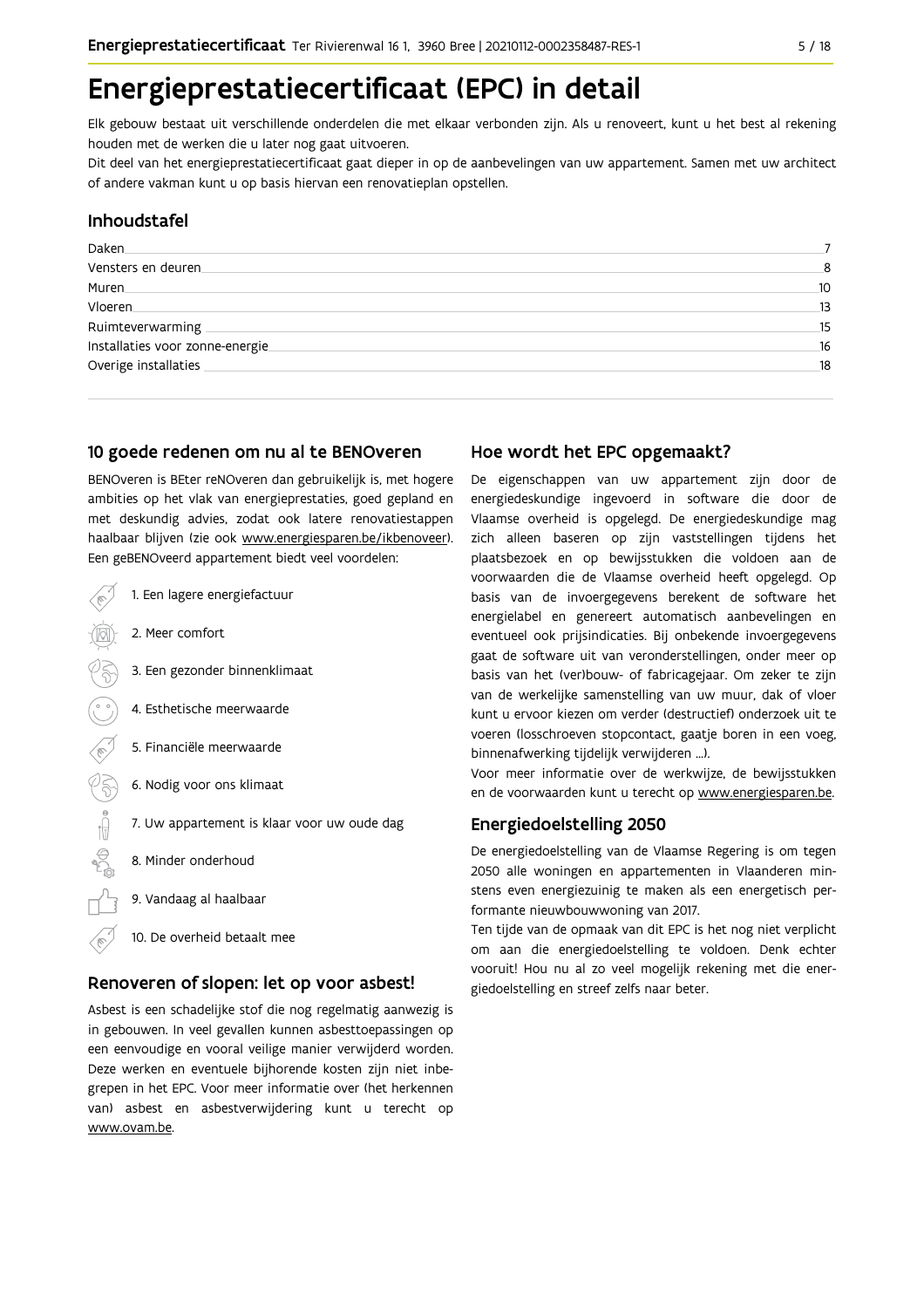### Algemene gegevens

| Gebouw id / Gebouweenheid id                                | 17049906 / 20547059               |
|-------------------------------------------------------------|-----------------------------------|
| Datum plaatsbezoek                                          | 07/01/2021                        |
| Referentiejaar bouw                                         | Onbekend                          |
| Beschermd volume (m <sup>3</sup> )                          | 251                               |
| Ruimten niet opgenomen in het beschermd volume              | kelder en zolder                  |
| Bruikbare vloeroppervlakte (m <sup>2</sup> )                | 77                                |
| Verliesoppervlakte (m <sup>2</sup> )                        | 183                               |
| Infiltratiedebiet $(m^3/(m^2h))$                            | Onbekend                          |
| Thermische massa                                            | Half zwaar/matig zwaar            |
| Open haard(en) voor hout aanwezig                           | Neen                              |
| Niet-residentiële bestemming                                | Geen                              |
| Ligging van de eenheid in het gebouw                        | Appartement Verdiep, eigen inkom. |
| Berekende energiescore (kWh/(m <sup>2</sup> jaar))          | 182                               |
| Karakteristiek jaarlijks primair energieverbruik (kWh/jaar) | 13.995                            |
| CO <sub>2</sub> -emissie (kg/jaar)                          | 2.806                             |
| Indicatief S-peil                                           | 58                                |
| Gemiddelde U-waarde gebouwschil (W/(m <sup>2</sup> K))      | 0.57                              |
| Gemiddeld installatierendement verwarming (%)               | 81                                |

### Verklarende woordenlijst

| beschermd volume                                    | Het volume van alle ruimten die men wenst te beschermen tegen warmteverlies naar<br>buiten, de grond en aangrenzende onverwarmde ruimten.                                                                                                                                      |
|-----------------------------------------------------|--------------------------------------------------------------------------------------------------------------------------------------------------------------------------------------------------------------------------------------------------------------------------------|
| bruikbare vloeroppervlakte                          | De vloeroppervlakte binnen het beschermd volume die beloopbaar en toegankelijk is.                                                                                                                                                                                             |
| U-waarde                                            | De U-waarde beschrijft de isolatiewaarde van daken, muren, vensters  Hoe lager de<br>U-waarde, hoe beter de constructie isoleert.                                                                                                                                              |
| R-waarde                                            | De warmteweerstand van een materiaallaag. Hoe groter de R-waarde, hoe beter de<br>materiaallaag isoleert.                                                                                                                                                                      |
| lambdawaarde                                        | De warmtegeleidbaarheid van een materiaal. Hoe lager de lambdawaarde, hoe beter<br>het materiaal isoleert.                                                                                                                                                                     |
| karakteristiek jaarlijks primair<br>energieverbruik | De berekende hoeveelheid primaire energie die gedurende één jaar nodig is voor de<br>verwarming, de aanmaak van sanitair warm water, de ventilatie en de koeling van een<br>appartement. Eventuele bijdragen van zonneboilers en zonnepanelen worden in<br>mindering gebracht. |
| berekende energiescore                              | Een maat voor de totale energieprestatie van een appartement. De berekende<br>energiescore is gelijk aan het karakteristiek jaarlijks primair energieverbuik, gedeeld<br>door de bruikbare vloeroppervlakte.                                                                   |
| S-peil                                              | Een maat voor de energieprestatie van de gebouwschil van een appartement. Het<br>S-peil houdt rekening met de isolatie, de luchtdichtheid, de oriëntatie, de<br>zonnewinsten en de vormefficiëntie. Hoe lager het S-peil, hoe energie-efficiënter de<br>gebouwschil.           |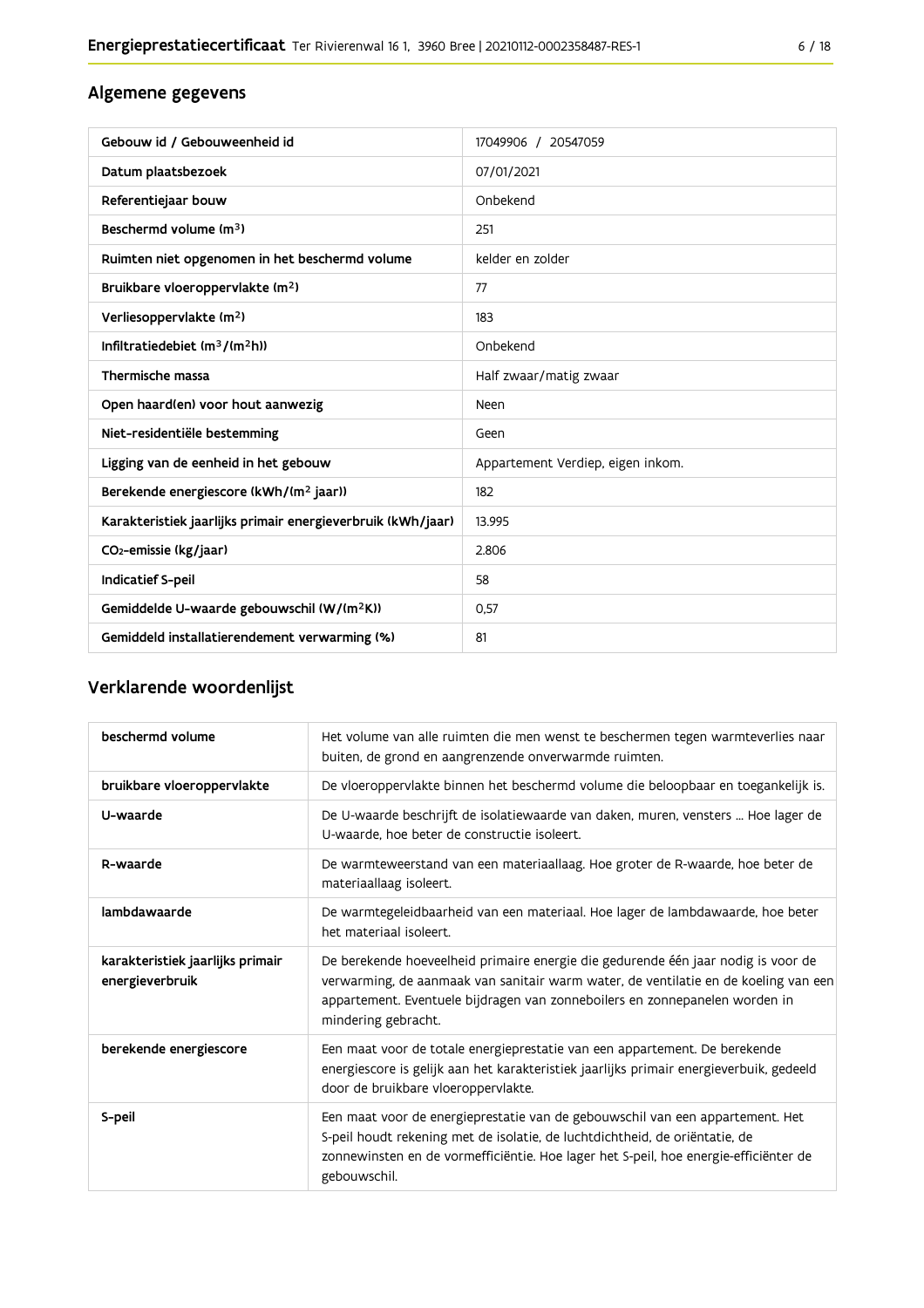## **Daken**



Proficiat! 83 m<sup>2</sup> van het plafond voldoet al aan de energiedoelstelling.

### Technische fiche daken

De energiedeskundige heeft de onderstaande gegevens ingevoerd. Bezorg die gegevens aan uw vakman.

|           | Beschrijving                     | Oriëntatie               | (m <sup>2</sup> )<br>Φ<br><u>lakt</u><br>pp<br>O<br>Netto | bekend<br>$\frac{W}{(m^2K)}$ | bekend<br>ីទ<br>ε        | Isolatie                                                        | renovatie<br>Ref jaar    | isolati<br>Ξ<br>ಕಿ<br>waar<br>R-waar<br>bekend | Luchtlaag | Daktype | waarde<br>Bereken<br>(W/(m <sup>2</sup> ł |
|-----------|----------------------------------|--------------------------|-----------------------------------------------------------|------------------------------|--------------------------|-----------------------------------------------------------------|--------------------------|------------------------------------------------|-----------|---------|-------------------------------------------|
|           | Plafond onder onverwarmde ruimte |                          |                                                           |                              |                          |                                                                 |                          |                                                |           |         |                                           |
| $\bullet$ | PF1/zolder nieuw                 | $\overline{\phantom{a}}$ | 5,4                                                       | -                            | $\overline{\phantom{a}}$ | 160mm MW ( $\lambda$ = 0.035 W/(mK))<br>zonder regelwerk        | $\overline{\phantom{a}}$ | 4,57                                           | afwezig   | a       | 0,20                                      |
|           | PF2/AOR bestaand                 | $\overline{\phantom{a}}$ | 77                                                        | ۰                            | $\overline{\phantom{a}}$ | 160mm MW $(\lambda = 0.035 \text{ W/(mK)})$<br>zonder regelwerk | $\overline{\phantom{a}}$ | 4,57                                           | afwezig   | a       | 0,20                                      |

#### Legende

a dak niet in riet of cellenbeton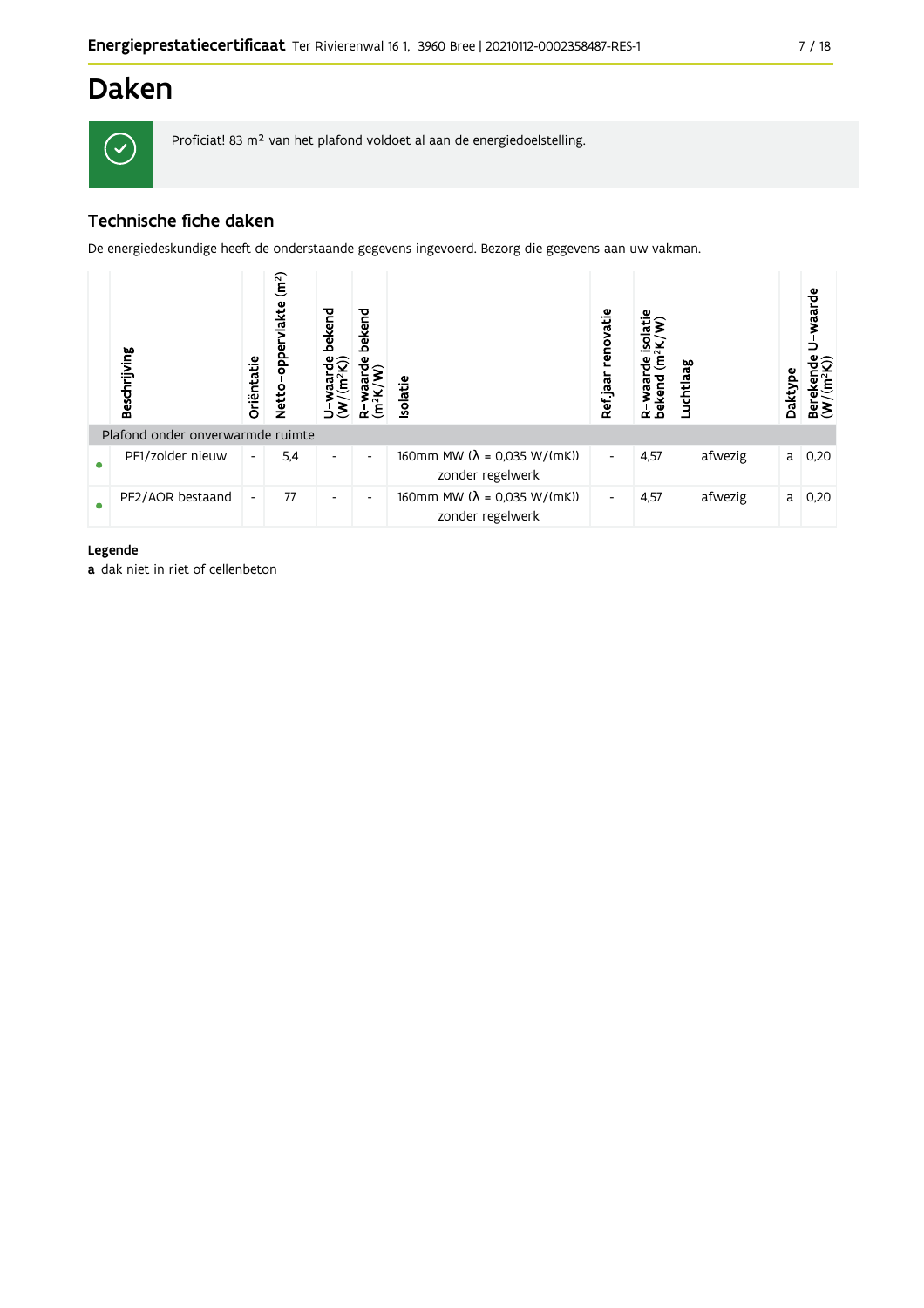## Vensters en deuren

#### Vensters

13,9 m<sup>2</sup> van de vensters heeft hoogrendementsbeglazing (geplaatst na 2000). Dat is redelijk energiezuinig, maar voldoet nog niet aan de energiedoelstelling. Als u de beglazing vervangt, zorg dan dat deze voldoet aan de energiedoelstelling.



FF

Proficiat! 0,6 m<sup>2</sup> van de deuren en poorten voldoet aan de energiedoelstelling.

De kwaliteit van zowel de beglazing als de profielen bepaalt de energieprestatie van uw vensters. Kies altijd voor dubbele hoogrendementsbeglazing of drievoudige beglazing met een U-waarde van maximaal 1,0 W/(m<sup>2</sup>K). Bij de renovatie van vensters kunt u het best streven naar een U-waarde van maximaal 1,5 W/(m<sup>2</sup>K) voor de vensters (glas + profielen). Naast de vensters in de gevel verdienen ook dakvlakvensters, koepels, lichtstraten, polycarbonaatplaten en glasbouwstenen de nodige aandacht

Hoogstwaarschijnlijk vervangt u uw buitenschrijnwerk maar één keer. Kies daarom meteen voor de meest energie-efficiënte oplossing.

### Denk vooruit!

- · Vervangt u eerst uw buitenschrijnwerk en isoleert u pas nadien uw gevels? Zorg er nu al voor dat de buitenmuurisolatie zonder koudebruggen op de profielen van uw vensters en deuren zal kunnen aansluiten. Zo vermijdt u condensatie en schimmelvorming in uw appartement.
- . Bent u van plan om ventilatie te plaatsen met natuurlijke toevoer, eventueel in combinatie met mechanische afvoer? Bouw dan nu al ventilatieroosters in de vensters in.
- · Bent u van plan geautomatiseerde buitenzonwering te plaatsen? Breng dan nu al de nodige bekabeling aan.

#### Vensters vervangen

Het venster (glas + profielen) in zijn geheel vervangen is op energetisch vlak de beste oplossing. Als het om bepaalde redenen (esthetisch, bouwkundige regelgeving ...) niet mogelijk of gewenst is om het volledige venster te vervangen, vervang dan minstens het glas of plaats een dubbel raam of voorzetglas. Besteed altijd voldoende aandacht aan een luchtdichte plaatsing van het buitenschrijnwerk.

Beschikt u nog over oude rolluikkasten? Vervang ze door geïsoleerde luchtdichte kasten.

## Pas op!

· Dankzij de vervanging van het buitenschrijnwerk gaat de luchtdichtheid van uw appartement er sterk op vooruit en kan de luchtverversing niet meer gebeuren via spleten en kieren. Voorzie dus een ventilatiesysteem om uw appartement te ventileren. Dat is niet enkel essentieel om vochtproblemen te vermijden, maar ook voor uw gezondheid en uw comfort.

Laat u bijstaan door een architect, aannemer of vakman voor deskundig advies en een goede uitvoering van de werken.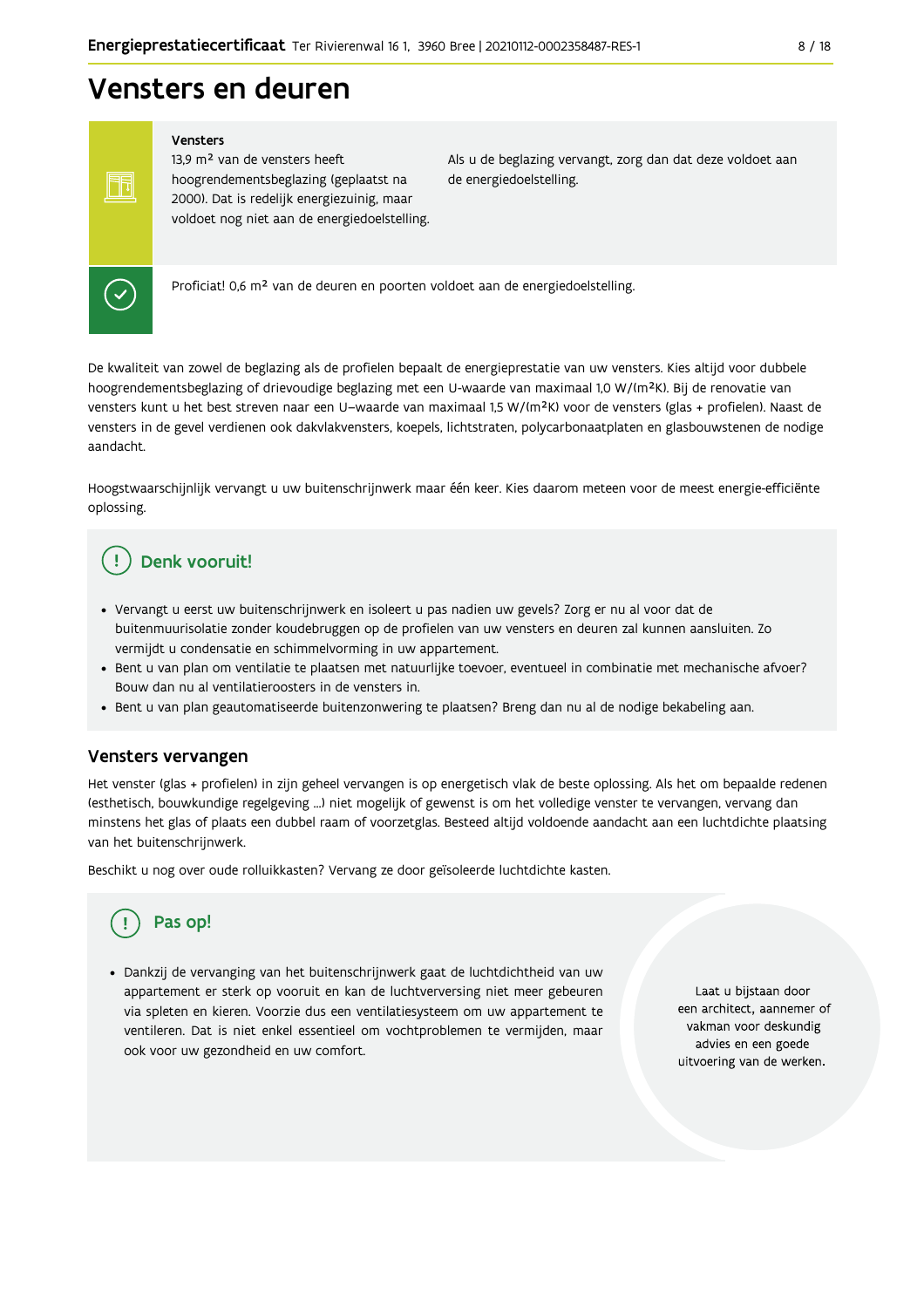#### Technische fiche van de vensters

De energiedeskundige heeft de onderstaande gegevens ingevoerd. Bezorg die gegevens aan uw vakman.

|           | Beschrijving     | Oriëntatie | Helling      | Oppervlakte (m <sup>2</sup> ) | bekend<br>$U$ –waarde l $(W/(m^2K))$ | <b>Beglazing</b>        | Buitenzonwering | Profiel | Berekende U-waarde<br>(W/(m <sup>2</sup> K)) |
|-----------|------------------|------------|--------------|-------------------------------|--------------------------------------|-------------------------|-----------------|---------|----------------------------------------------|
|           | In voorgevel     |            |              |                               |                                      |                         |                 |         |                                              |
| $\bullet$ | VG1 nieuw-GL1    | <b>NO</b>  | verticaal    | 3                             | 1,42                                 | HR-glas b<br>$g = 0,54$ |                 |         | 1,42                                         |
| ٠         | VG1/nieuw-GL2    | <b>NO</b>  | verticaal    | 3                             | 1,42                                 | HR-glas b<br>$g = 0,54$ |                 |         | 1,42                                         |
|           | In achtergevel   |            |              |                               |                                      |                         |                 |         |                                              |
| $\bullet$ | AG2/nieuw-GL1    |            | ZW verticaal | 0,5                           | 1,42                                 | HR-glas b<br>$g = 0,54$ | $\overline{a}$  |         | 1,42                                         |
| ٠         | AG2/nieuw-GL2    |            | ZW verticaal | 0,5                           | 1,42                                 | HR-glas b<br>$g = 0,54$ |                 |         | 1,42                                         |
| $\bullet$ | AG1 bestaand-GL1 | ZW         | verticaal    | 5,5                           | 1,42                                 | HR-glas b<br>$g = 0,54$ |                 |         | 1,42                                         |
|           | In rechtergevel  |            |              |                               |                                      |                         |                 |         |                                              |
| $\bullet$ | RG2 bestaand-GL1 |            | NW verticaal | 1,4                           | 1,42                                 | HR-glas b<br>$g = 0,54$ |                 |         | 1,42                                         |

#### Legende glastypes

HR-glas b Hoogrendementsglas bouwjaar >= 2000

#### Technische fiche van de deuren, poorten en panelen

De energiedeskundige heeft de onderstaande gegevens ingevoerd. Bezorg die gegevens aan uw vakman.

|           | Beschrijving     | Oriëntatie | (m <sup>2</sup> )<br>vlakte<br>Opper | bekend<br>ਚੰ⊊ੇ<br>E,<br>ಗ | bekend<br>$\frac{e}{\sigma}$<br>$\vec{a}$ | solatie | renovatie<br>Ref jaar | Luchtlaag | Φ<br>paneelty<br>Deur <sub>/</sub> | Profiel                  | waarde<br>っ<br>Berekende<br>$(W/(m^2K))$ |
|-----------|------------------|------------|--------------------------------------|---------------------------|-------------------------------------------|---------|-----------------------|-----------|------------------------------------|--------------------------|------------------------------------------|
|           | Deuren/poorten   |            |                                      |                           |                                           |         |                       |           |                                    |                          |                                          |
|           | In rechtergevel  |            |                                      |                           |                                           |         |                       |           |                                    |                          |                                          |
| $\bullet$ | RG2 bestaand-DE1 | <b>NW</b>  | 0,6                                  | 1,42                      | $\overline{\phantom{a}}$                  |         | -                     |           |                                    | $\overline{\phantom{0}}$ | 1,42                                     |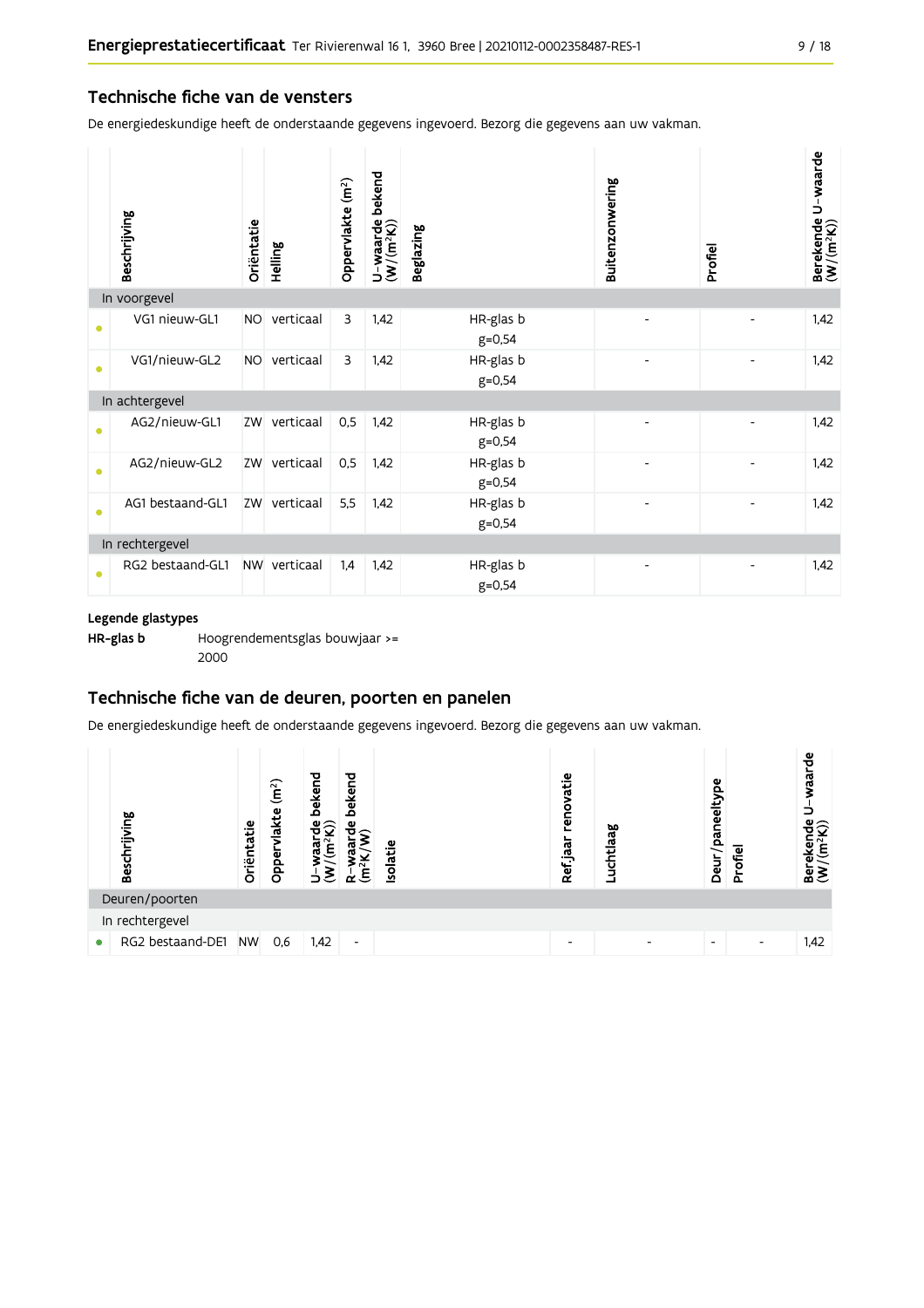### **Muren**



Bij de isolatie van de muren kunt u het best streven naar een U-waarde van maximaal 0,24 W/(m<sup>2</sup>K). Dat komt overeen met een isolatielaag van ongeveer 14 cm minerale wol, EPS of XPS ( $\lambda_a$  = 0,035 W/(mK)) of 10 cm PUR of PIR ( $\lambda_a$  = 0,023 W/(mK)). Als u de isolatie tussen regelwerk plaatst, breng dan minstens 6 cm extra isolatie aan.

Hoogstwaarschijnlijk renoveert u uw muren maar één keer grondig. Isoleer daarom meteen maximaal. De energiedoelstelling van 0,24 W/(m<sup>2</sup>K) vormt de basis, maar u kunt altijd streven naar beter.

#### Pas op! Ţ

- · De warmteverliezen worden niet alleen beperkt door goed te isoleren, maar ook door luchtlekken te vermijden. Besteed voldoende aandacht aan het luchtdicht aansluiten van de muurisolatie op vensters en deuren, de vloer en het dak.
- · Door het isoleren van de muren gaat de luchtdichtheid van uw appartement er op vooruit en kan de luchtverversing niet meer gebeuren via spleten en kieren. Voorzie dus een ventilatiesysteem om uw appartement te ventileren. Dat is niet enkel essentieel om vochtproblemen te vermijden, maar ook voor uw gezondheid en uw comfort.

Laat u bijstaan door een architect, aannemer of vakman voor deskundig advies en een goede uitvoering van de werken.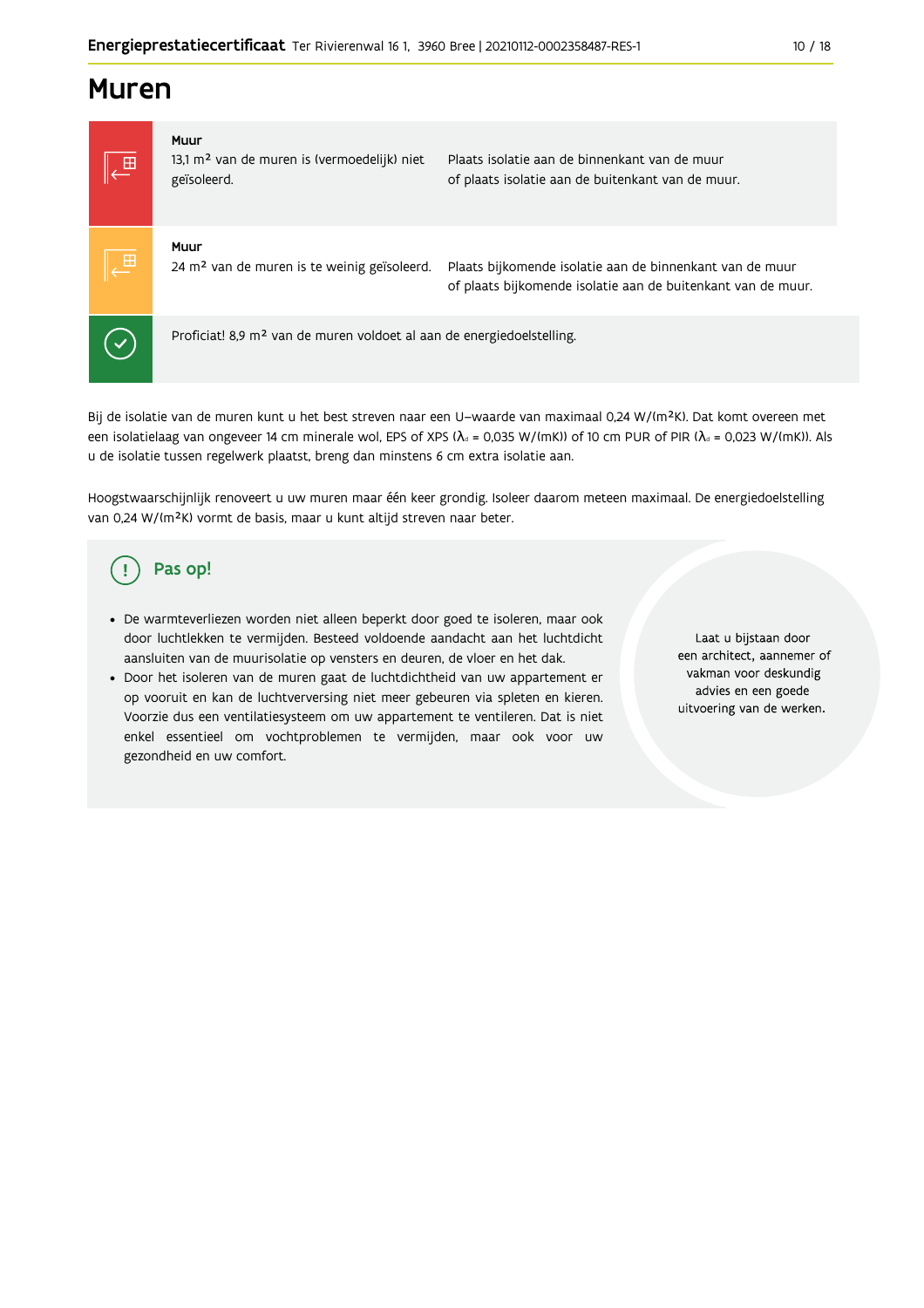#### Methodes om buitenmuren te isoleren

Er bestaan een aantal methodes om muren te isoleren. U kunt die methodes combineren om de energiedoelstelling van 0,24 W/(m<sup>2</sup>K) te halen.

#### Muren aan de buitenkant isoleren

Dat kan door een extra buitenmuur met een geïsoleerde spouw op te trekken of door isolatiemateriaal aan te brengen met daarop een bepleistering of een nieuwe gevelbekleding.



1. Buitenmuur | 2. Isolatie | 3. Vochtscherm | 4. Afwerkingslaag | 5. Stijl- en regelwerk (optioneel)

### $\bigoplus$

- Bouwfysisch veruit de beste oplossing.
- Koudebruggen worden weggewerkt.
- · Nieuw uitzicht van het appartement.

#### $\odot$

- Vrij dure oplossing.
- · Niet toepasbaar bij beschermde of siergevels.
- Soms is een stedenbouwkundige vergunning vereist.

## Denk vooruit!

- · Nadien uw dak isoleren? Zorg nu al dat de dakisolatie zal kunnen aansluiten op de muurisolatie.
- · Vernieuw eerst vensters en deuren (indien nodig), zodat de buitenisolatie hierop kan aansluiten.
- Hou nu al rekening met later te plaatsen zonwering.

### Muren aan de binnenkant isoleren

Isolatieplaten kunnen rechtstreeks op de bestaande muur bevestigd worden of een structuur in hout of metaal kan opgevuld worden met isolatie ('voorzetwandsysteem'). Binnenisolatie is een delicaat werk. Vraag advies aan een vakman of laat het uitvoeren door een gecertificeerd aannemer



1. Buitengevel | 2. Isolatie | 3. Dampscherm | 4. Binnenafwerking | 5. Stijl- en regelwerk (optioneel)

### $\bigoplus$

- Relatief eenvoudig zelf uit te voeren.
- Geen invloed op het uitzicht van het appartement.

### ⊝

- Bouwfysisch de meest delicate oplossing.
- · De binnenruimte verkleint en stopcontacten, leidingen en radiatoren moeten worden verplaatst.

### Denk vooruit!

- Vernieuw eerst vensters en deuren (indien nodig), zodat de binnenisolatie hierop kan aansluiten.
- · Breng eventueel wandverstevigingen aan om later kaders en kasten te kunnen ophangen.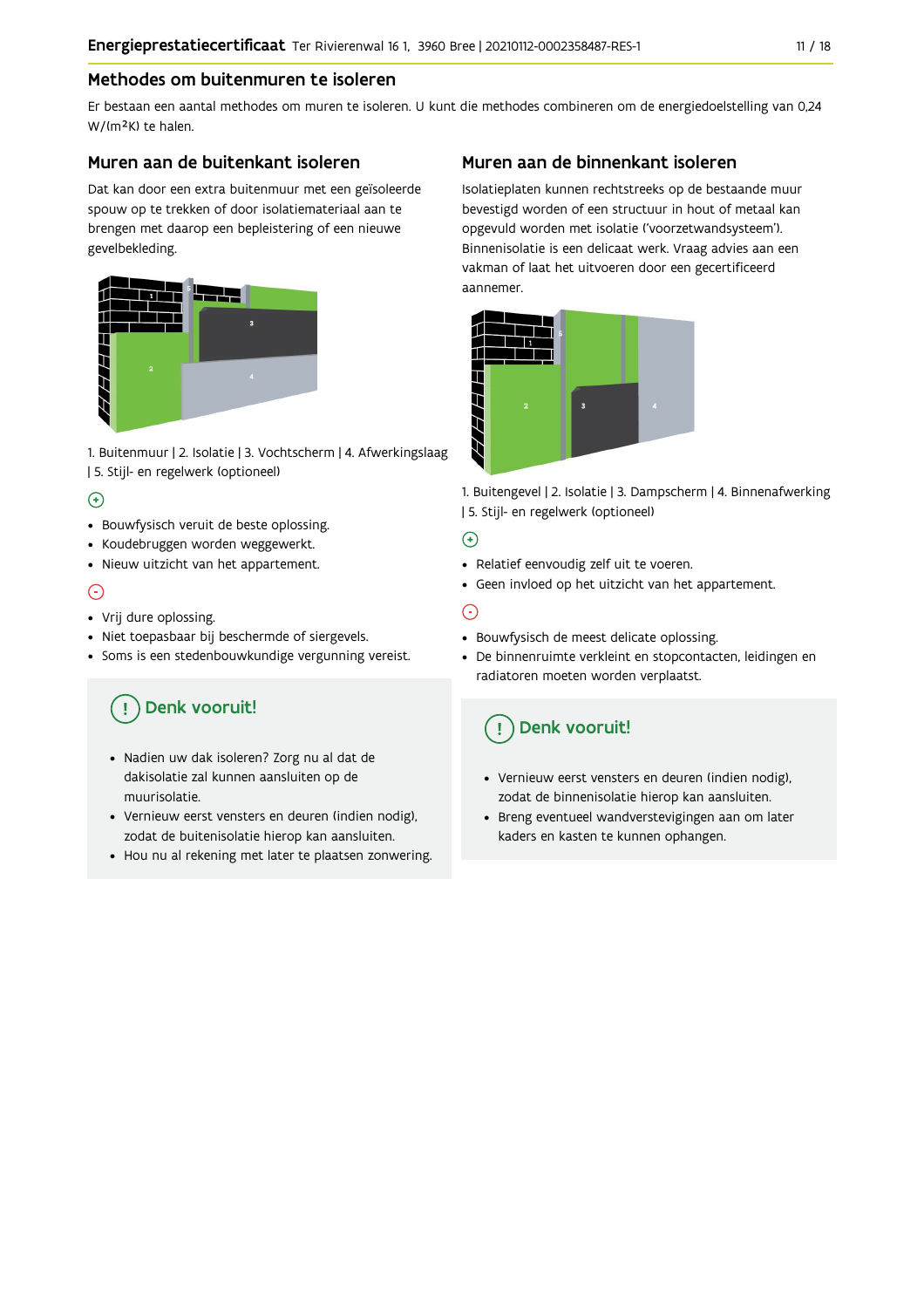#### Technische fiche van de muren

De energiedeskundige heeft de onderstaande gegevens ingevoerd. Bezorg die gegevens aan uw vakman.

|           | Beschrijving                         | Oriëntatie | Netto-oppervlakte (m <sup>2</sup> ) | Diepte onder maaiveld (m) | U-waarde bekend $(W/(m^2K))$ | R-waarde bekend (m <sup>2</sup> K/W) | solatie                                                                | Ref.jaar renovatie           | Luchtlaag | Muurtype | Berekende U-waarde<br>(W/(m <sup>2</sup> K)) |
|-----------|--------------------------------------|------------|-------------------------------------|---------------------------|------------------------------|--------------------------------------|------------------------------------------------------------------------|------------------------------|-----------|----------|----------------------------------------------|
|           | Buitenmuur                           |            |                                     |                           |                              |                                      |                                                                        |                              |           |          |                                              |
|           | Voorgevel                            |            |                                     |                           |                              |                                      |                                                                        |                              |           |          |                                              |
| $\bullet$ | VG1/bestaand                         | <b>NO</b>  | 16,6                                |                           |                              |                                      | 40mm XPS ( $λ = 0.034 W/(mK)$ )<br>zonder regelwerk<br>aan binnenzijde |                              | afwezig   | a        | 0,66                                         |
|           | Achtergevel                          |            |                                     |                           |                              |                                      |                                                                        |                              |           |          |                                              |
|           | AG2/nieuw                            | ZW         | 8,9                                 | $\frac{1}{2}$             | 0,22                         | $\overline{\phantom{a}}$             | in spouw                                                               | $\overline{\phantom{a}}$     | afwezig   |          | 0,22                                         |
| $\bullet$ | AG1 bestaand                         | ZW         | 7.4                                 |                           |                              |                                      | 40mm XPS (λ = 0,034 W/(mK))<br>zonder regelwerk<br>aan buitenzijde     | $\blacksquare$               | afwezig   | a        | 0,66                                         |
|           | Rechtergevel                         |            |                                     |                           |                              |                                      |                                                                        |                              |           |          |                                              |
|           | RG2 bestaand                         | <b>NW</b>  | 7,8                                 |                           |                              |                                      | isolatie afwezig                                                       | $\qquad \qquad \blacksquare$ | onbekend  | a        | 2,33                                         |
|           | Muur in contact met (kruip)kelder    |            |                                     |                           |                              |                                      |                                                                        |                              |           |          |                                              |
|           | Voorgevel                            |            |                                     |                           |                              |                                      |                                                                        |                              |           |          |                                              |
|           | VG3 kelder bestaan NO<br>d           |            | 4,6                                 |                           |                              |                                      | isolatie onbekend                                                      | $\overline{\phantom{a}}$     | afwezig   | a        | 1,28                                         |
|           | Linkergevel                          |            |                                     |                           |                              |                                      |                                                                        |                              |           |          |                                              |
|           | LG4                                  | ZO         | 0,7                                 |                           |                              |                                      | isolatie afwezig                                                       | $\overline{\phantom{0}}$     | afwezig   | a        | 1,28                                         |
|           | Muur in contact met verwarmde ruimte |            |                                     |                           |                              |                                      |                                                                        |                              |           |          |                                              |
|           | Voorgevel                            |            |                                     |                           |                              |                                      |                                                                        |                              |           |          |                                              |
|           | VG2/AVR                              | <b>NO</b>  | 4                                   |                           | 0,62                         |                                      | aan buitenzijde                                                        |                              | afwezig   |          | 0,62                                         |
|           | Achtergevel                          |            |                                     |                           |                              |                                      |                                                                        |                              |           |          |                                              |
|           | AG3/AVR                              | ZW         | 9                                   |                           | 0,66                         |                                      | aan buitenzijde                                                        |                              | afwezig   |          | 0,66                                         |
|           | Rechtergevel                         |            |                                     |                           |                              |                                      |                                                                        |                              |           |          |                                              |
|           | RG5/AVR buur                         | <b>NW</b>  | 33                                  |                           |                              |                                      | isolatie afwezig                                                       | $\blacksquare$               | afwezig   | a        | 1,92                                         |
|           | Linkergevel                          |            |                                     |                           |                              |                                      |                                                                        |                              |           |          |                                              |
|           | LG2/AVR                              | ZO         | 8                                   | Ĭ.                        | 0,57                         | ä,                                   | aan binnenzijde                                                        | $\overline{\phantom{a}}$     | afwezig   |          | 0,57                                         |
|           | LG3/AVR buur                         | ZO         | 33                                  | L,                        | L                            |                                      | isolatie afwezig                                                       | $\overline{a}$               | afwezig   | a        | 1,92                                         |

#### Legende

a muur niet in isolerende snelbouwsteen of cellenbeton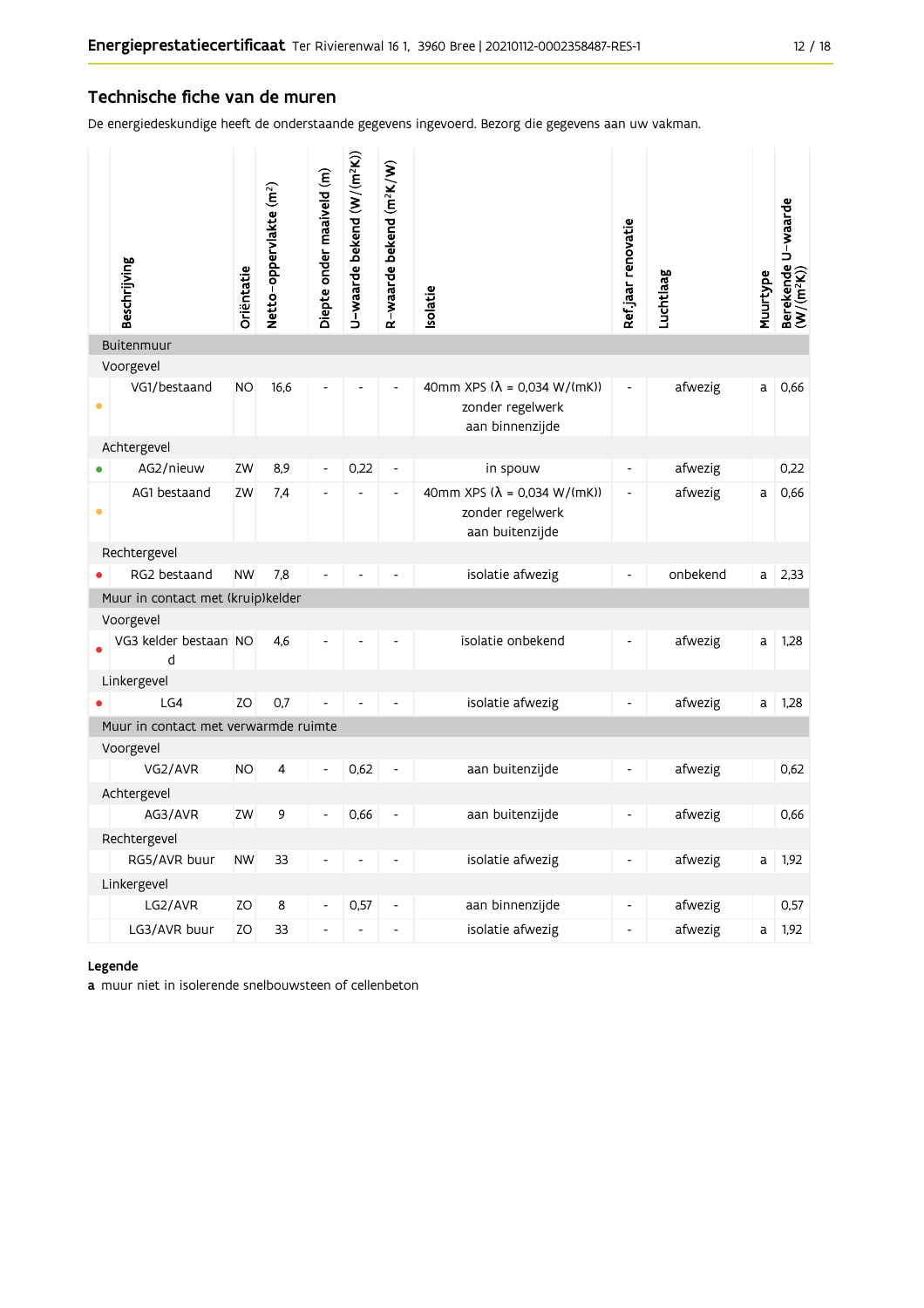## Vloeren

 $\overline{\mathbb{R}^+}$ 

Vloer boven kelder of buiten 8,8 m<sup>2</sup> van de vloer is niet geïsoleerd.

Plaats isolatie

Vloer boven kelder of buiten 31 m<sup>2</sup> van de vloer is redelijk goed

geïsoleerd. De vloer voldoet echter nog niet aan de energiedoelstelling.

Overweeg bij een grondige renovatie om bijkomende isolatie te plaatsen.

Bij de isolatie van uw vloeren kunt u het best streven naar een U-waarde van maximaal 0,24 W/(m<sup>2</sup>K). Bij een vloer boven een kelder komt dat overeen met een isolatielaag van ongeveer 10 cm minerale wol ( $\lambda_d$  = 0,040 W/(mK)) of 7 cm gespoten PUR of PIR ( $\lambda_4$  = 0,030 W/(mK)). Omdat de warmteverliezen naar de grond beperkt zijn, hoeft de isolatielaag in vloeren op volle grond iets minder dik te zijn.

Hoogstwaarschijnlijk renoveert u uw vloer(en) maar één keer grondig. Isoleer daarom meteen maximaal. De energiedoelstelling van 0,24 W/(m<sup>2</sup>K) vormt de basis, maar u kunt altijd streven naar beter.

#### Een vloer boven (kruip) kelder, onverwarmde ruimte of buitenomgeving isoleren

De isolatie wordt aan de onderkant van uw vloer aangebracht, op voorwaarde dat de kelder toegankelijk en minstens 50 cm hoog is. Keldermuren onderbreken de vloerisolatie en zorgen voor koudebruggen. Dat kunt u oplossen door de keldermuren ter plaatse van de aansluiting met de vloerisolatie ook met isolatie in te pakken. Hebt u een kruipkelder? Vraag dan steeds advies aan een specialist, want kruipkelders isoleren is niet eenvoudig en kan bouwfysisch delicaat zijn.

#### Denk vooruit! Ţ

· Isoleert u eerst uw vloeren en dan uw muren? Hou dan nu al rekening met de aansluiting van de muurisolatie die u later gaat plaatsen. Zo kunt u koudebruggen vermijden.

### Pas op!

· Door het isoleren van de vloer is het mogelijk dat de luchtdichtheid van uw appartement er sterk op vooruit gaat. De luchtverversing kan dan niet meer gebeuren via spleten en kieren. Voorzie dus een ventilatiesysteem om uw appartement te ventileren. Dat is niet enkel essentieel om vochtproblemen te vermijden, maar ook voor uw gezondheid en uw comfort.

Laat u bijstaan door een architect, aannemer of vakman voor deskundig advies en een goede uitvoering van de werken.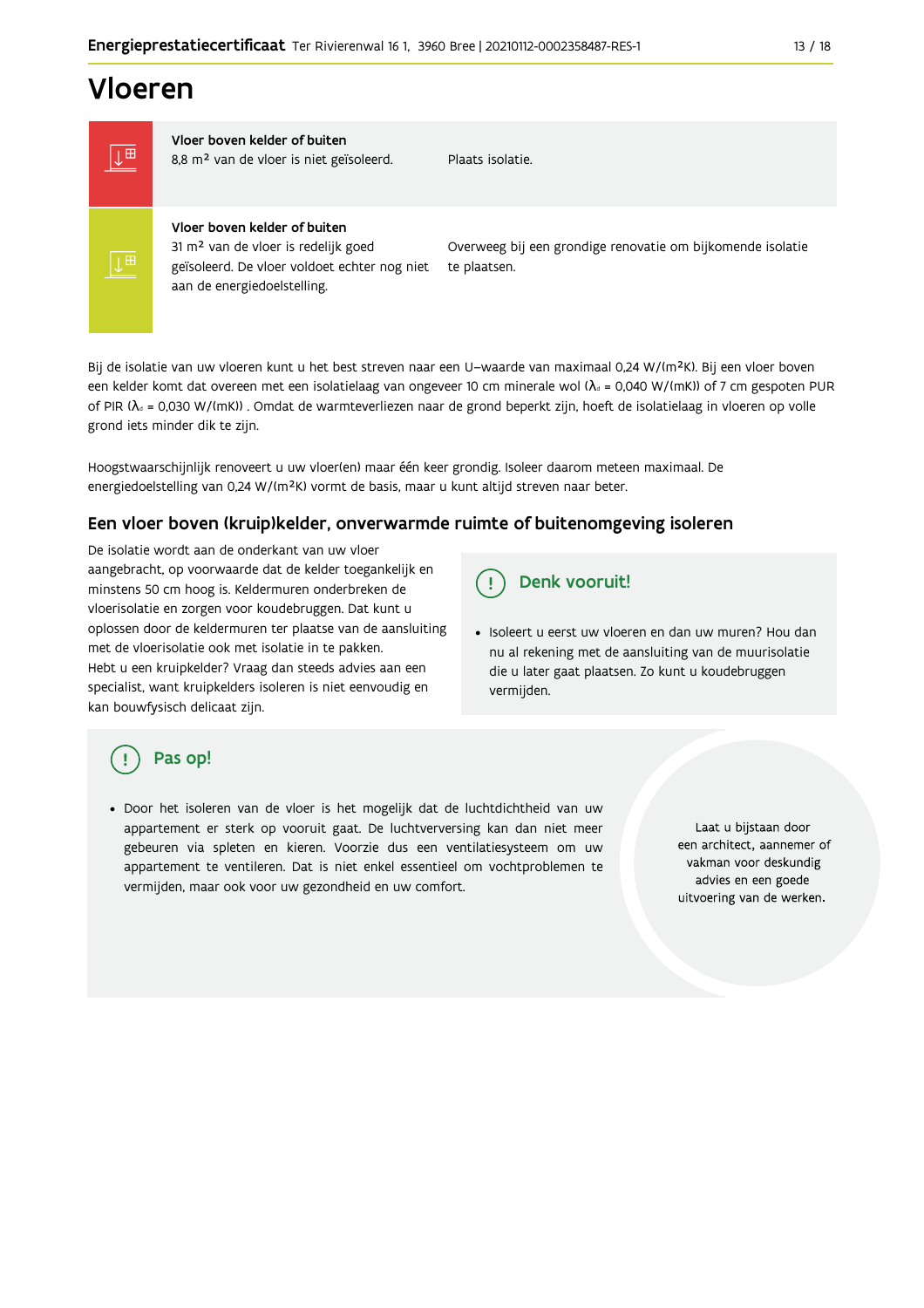#### Technische fiche van de vloeren

De energiedeskundige heeft de onderstaande gegevens ingevoerd. Bezorg die gegevens aan uw vakman.

|                              | Beschrijving               | Netto-oppervlakte (m <sup>2</sup> ) | Diepte onder maaiveld (m) | Perimeter (m)            | U-waarde bekend (W/(m <sup>2</sup> K)) | R-waarde bekend (m <sup>2</sup> K/W) | Isolatie          | Refjaar renovatie            | Vloerverwarming | Luchtlaag | Vloertype | U-waarde<br>Berekende l<br>(W/(m <sup>2</sup> K)) |
|------------------------------|----------------------------|-------------------------------------|---------------------------|--------------------------|----------------------------------------|--------------------------------------|-------------------|------------------------------|-----------------|-----------|-----------|---------------------------------------------------|
|                              | Vloer boven buitenomgeving |                                     |                           |                          |                                        |                                      |                   |                              |                 |           |           |                                                   |
| $\bullet$                    | VL3/buiten<br>bestaan<br>d | 26                                  |                           | $\overline{\phantom{a}}$ | 0,38                                   | $\qquad \qquad \blacksquare$         |                   |                              |                 |           |           | 0,38                                              |
| $\bullet$                    | VL4/buiten<br>nieuw        | 5,4                                 |                           | $\overline{\phantom{a}}$ | 0,38                                   | $\qquad \qquad \blacksquare$         |                   | ٠                            |                 |           |           | 0,38                                              |
|                              | Vloer boven (kruip)kelder  |                                     |                           |                          |                                        |                                      |                   |                              |                 |           |           |                                                   |
|                              | VL1+trap/kelder<br>ou<br>d | 8,8                                 |                           |                          |                                        | ٠                                    | isolatie afwezig  | $\qquad \qquad \blacksquare$ |                 | afwezig   | a         | 1,36                                              |
| Vloer boven verwarmde ruimte |                            |                                     |                           |                          |                                        |                                      |                   |                              |                 |           |           |                                                   |
|                              | VL2app2/app1               | 33                                  |                           |                          |                                        |                                      | isolatie onbekend |                              |                 | afwezig   | a         | 2,04                                              |

#### Legende

a vloer niet in cellenbeton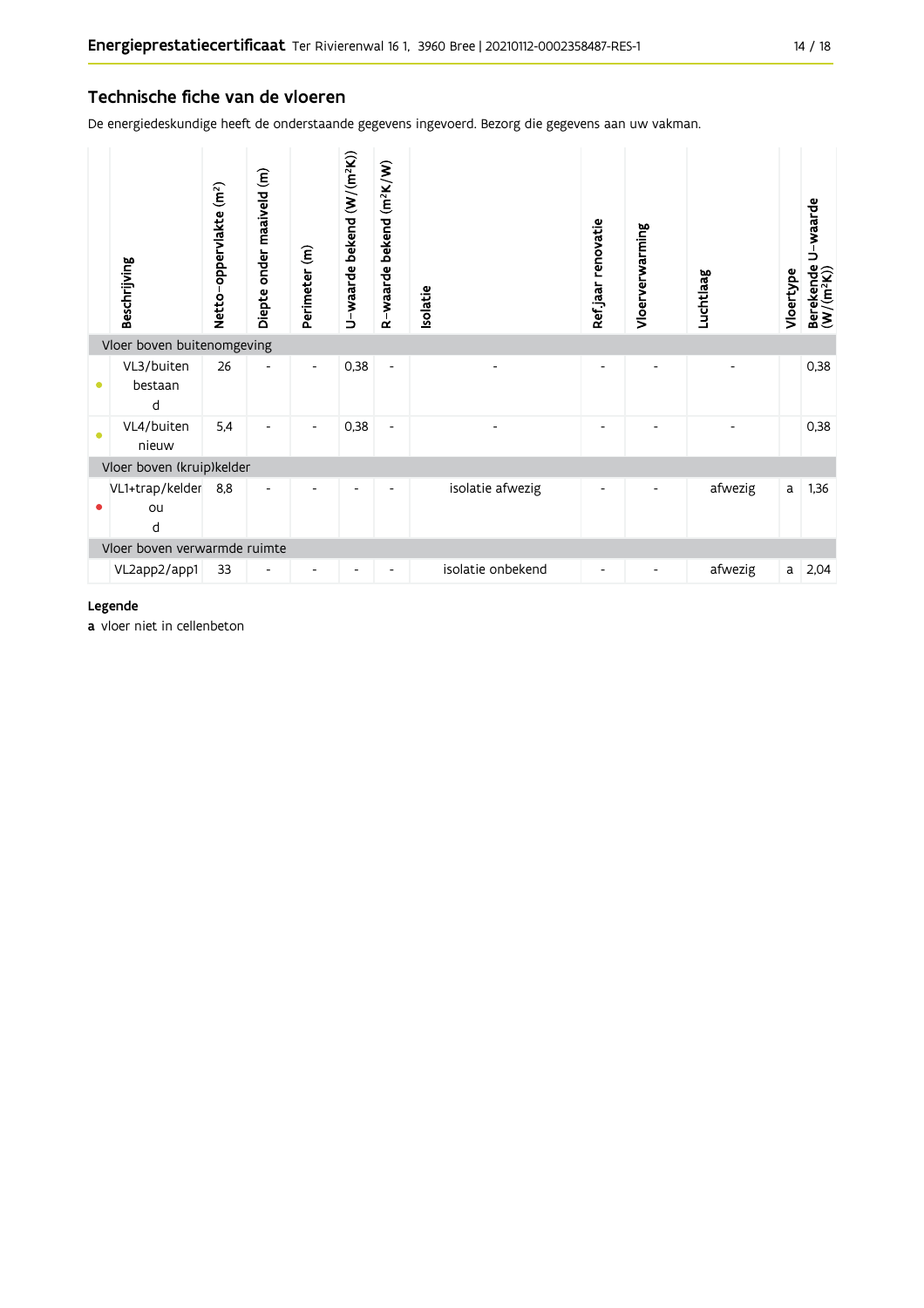## Ruimteverwarming

 $\checkmark$ 

Proficiat! De verwarmingsinstallatie met condenserende ketel voldoet aan de energiedoelstelling.

### Technische fiche van de ruimteverwarming

De energiedeskundige heeft de onderstaande gegevens ingevoerd. Bezorg die gegevens aan uw vakman.

### Installaties met één opwekker

|                                                           | RV1                      |  |  |
|-----------------------------------------------------------|--------------------------|--|--|
|                                                           | $\odot$                  |  |  |
| Omschrijving                                              | $\overline{a}$           |  |  |
| Type verwarming                                           | centraal                 |  |  |
| Aandeel in volume (%)                                     | 100%                     |  |  |
| Installatierendement (%)                                  | 81%                      |  |  |
| Aantal opwekkers                                          | 1                        |  |  |
| Opwekking                                                 |                          |  |  |
|                                                           | $\odot$                  |  |  |
| Type opwekker                                             | individueel              |  |  |
| Energiedrager                                             | gas                      |  |  |
| Soort opwekker(s)                                         | condenserende ketel      |  |  |
| Bron/afgiftemedium                                        |                          |  |  |
| Vermogen (kW)                                             | $\overline{\phantom{a}}$ |  |  |
| Elektrisch vermogen WKK                                   | $\overline{a}$           |  |  |
| (kW)                                                      |                          |  |  |
| Aantal (woon)eenheden                                     | $\overline{\phantom{a}}$ |  |  |
| Rendement                                                 | 110% t.o.v.              |  |  |
|                                                           | onderwaarde              |  |  |
| Referentiejaar fabricage                                  | 2019                     |  |  |
| Labels                                                    | CE, HR-top               |  |  |
|                                                           | energieklasse A          |  |  |
| Locatie                                                   | binnen beschermd         |  |  |
|                                                           | volume                   |  |  |
| Distributie                                               |                          |  |  |
| <b>Externe stookplaats</b><br>Ongeïsoleerde leidingen (m) | nee<br>0m ≤ lengte ≤ 2m  |  |  |
| Ongeïsoleerde combilus (m)                                | $\overline{a}$           |  |  |
| Aantal (woon)eenheden op                                  | $\overline{a}$           |  |  |
| combilus                                                  |                          |  |  |
| Afgifte & regeling                                        |                          |  |  |
| Type afgifte                                              | radiatoren/convectoren   |  |  |
| Regeling                                                  | pompregeling             |  |  |
|                                                           | thermostatische          |  |  |
|                                                           | radiatorkranen           |  |  |
|                                                           | kamerthermostaat         |  |  |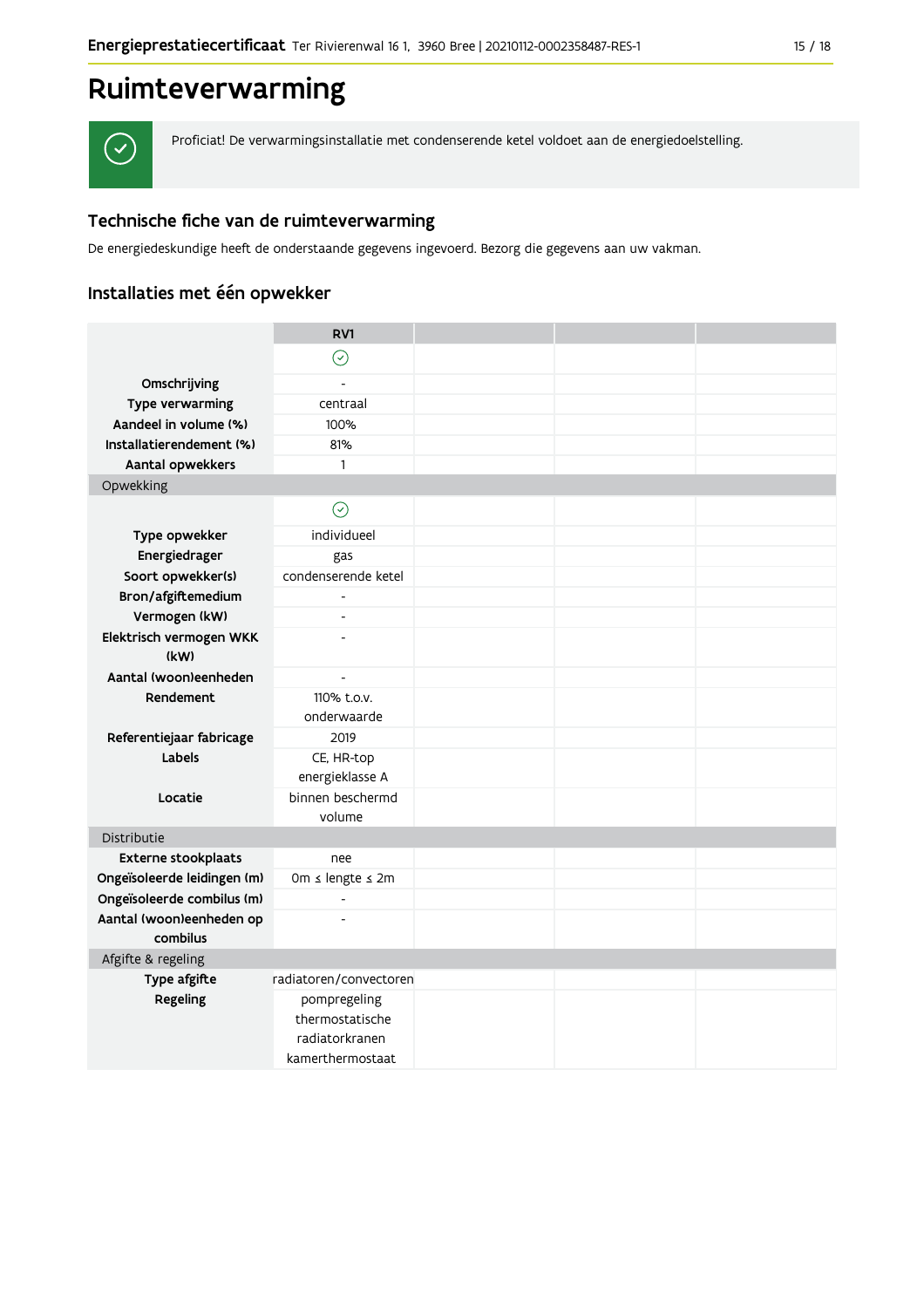## Installaties voor zonne-energie



#### Zonneboiler

Er is geen zonneboiler aanwezig.

Onderzoek de mogelijkheid om een zonneboiler te plaatsen. Raadpleeg hiervoor de zonnekaart of vraag raad aan een vakman.

Zonnepanelen Er zijn geen zonnepanelen aanwezig.

Onderzoek de mogelijkheid om zonnepanelen te plaatsen. Raadpleeg hiervoor de zonnekaart of vraag raad aan een vakman.

De zonnekaart berekent automatisch het zonnepotentieel voor uw gebouw en geeft een indicatie van het aantal zonnepanelen of zonnecollectoren dat u op het dak zou kunnen plaatsen.

Let op: de zonnekaart gaat uit van het elektriciteits- en watergebruik van een standaardgezin. Hou er bij de bepaling van de grootte van de te plaatsen installatie rekening mee dat het elektriciteits- en watergebruik van uw gebouw kan afwijken.

Voor meer informatie over de berekening van het zonnepotentieel kunt u terecht op de zonnekaart via www.energiesparen.be/zonnekaart.

#### Zonnepanelen

Zonnepanelen (ook wel fotovoltaïsche panelen of PV-panelen genoemd) zetten de energie van de zon om in elektriciteit.

Bij de bepaling van het aantal te plaatsen zonnepanelen kunt u ervoor kiezen om alleen uw eigen elektriciteitsverbruik te dekken of om meteen het volledige beschikbare dakoppervlak te benutten.

Om de zonnepanelen optimaal te laten renderen, plaatst u ze tussen oostelijke en westelijke richting onder een hoek van 20° tot 60°.

#### Zonneboiler

Zonnecollectoren zetten de energie van de zon om in warmte. Een zonneboilerinstallatie bestaat uit zonnecollectoren op het dak en een opslagvat voor warm water. Een zonneboiler verwarmt een deel van het sanitair warm water met gratis zonnewarmte. Als de installatie voldoende groot is, kan ze ook in een deel van uw behoefte voor ruimteverwarming voorzien. Hou er wel rekening mee dat een zonnecollector het hoogste rendement behaalt in de zomer. Het rendement in de winter ligt beduidend lager.

Om de zonnecollectoren optimaal te laten renderen, plaatst u ze tussen oostelijke en westelijke richting onder een hoek van 20° tot 60°.



1. Zonnepaneel | 2. Omvormer | 3. Elektrische toestellen



1. Zonnecollector | 2. Opslagvat zonneboiler | 3. Sanitair warm water | 4. Afgifte-element voor ruimteverwarming (optioneel)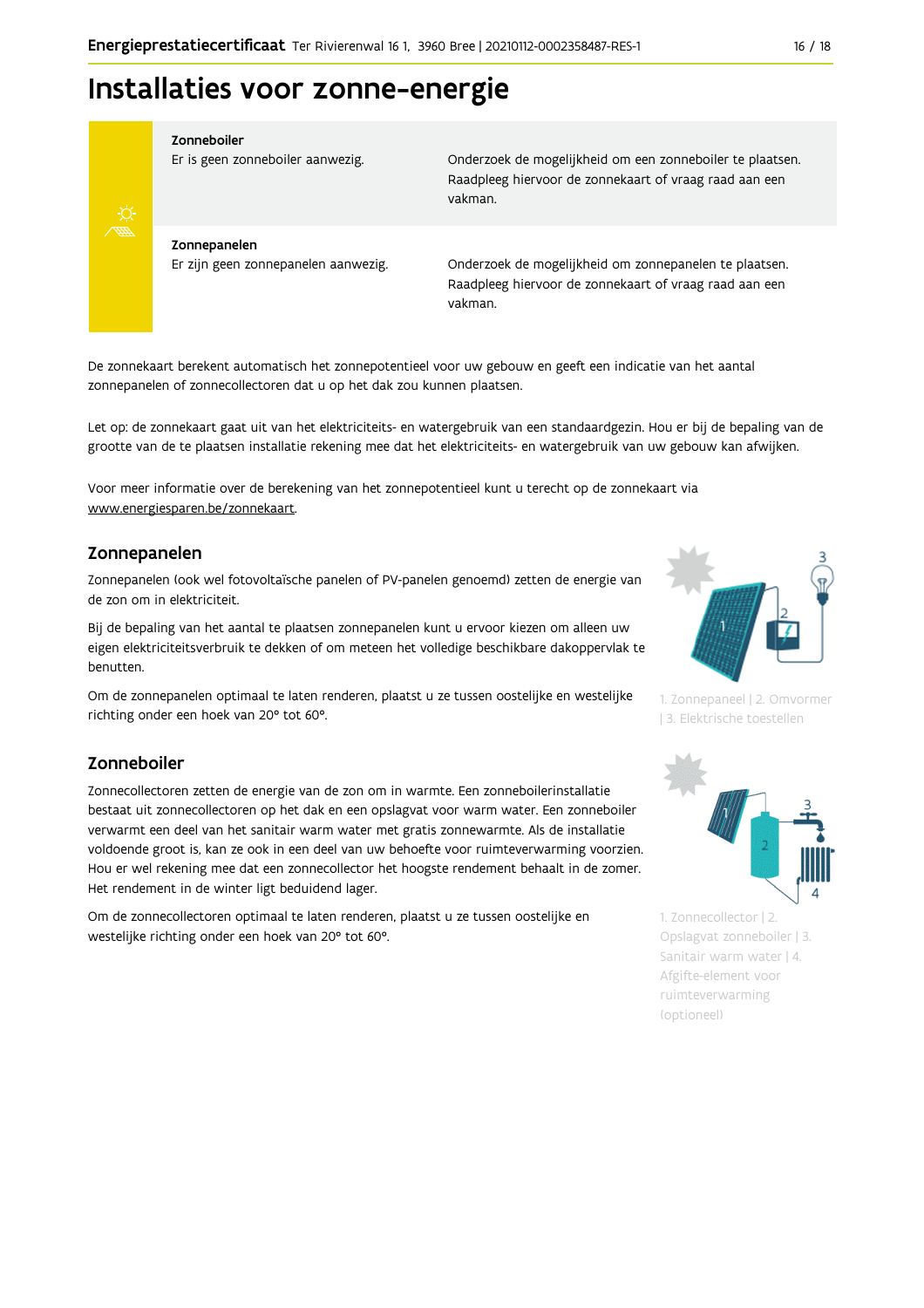#### Denk vooruit! Ţ

- · Zorg ervoor dat het dak waarop u de zonnepanelen of zonnecollectoren plaatst, goed is geïsoleerd. Als de installaties geplaatst zijn, kunt u het dak alleen nog aan de onderkant isoleren.
- · De groenste én de goedkoopste stroom is de stroom die u niet verbruikt. Probeer daarom eerst overbodig elektriciteitsverbruik te vermijden door bijvoorbeeld het sluimerverbruik te verminderen.
- · Beperk ook het gebruik van sanitair warm water door gebruik te maken van een spaardouchekop, een debietbegrenzer of een douchewarmtewisselaar.

#### Pas op! ( !

- · Schaduw van gebouwen, bomen en schoorstenen vermindert de opbrengst van zonnepanelen en zonnecollectoren.
- Informeer bij uw gemeentebestuur of u een bouwvergunning moet aanvragen voor de plaatsing van zonnepanelen of zonnecollectoren.

Laat u bijstaan door een architect, aannemer of vakman voor deskundig advies en een goede uitvoering van de werken.

#### Technische fiche van de installaties op zonne-energie

Geen installaties op zonne-energie aanwezig.